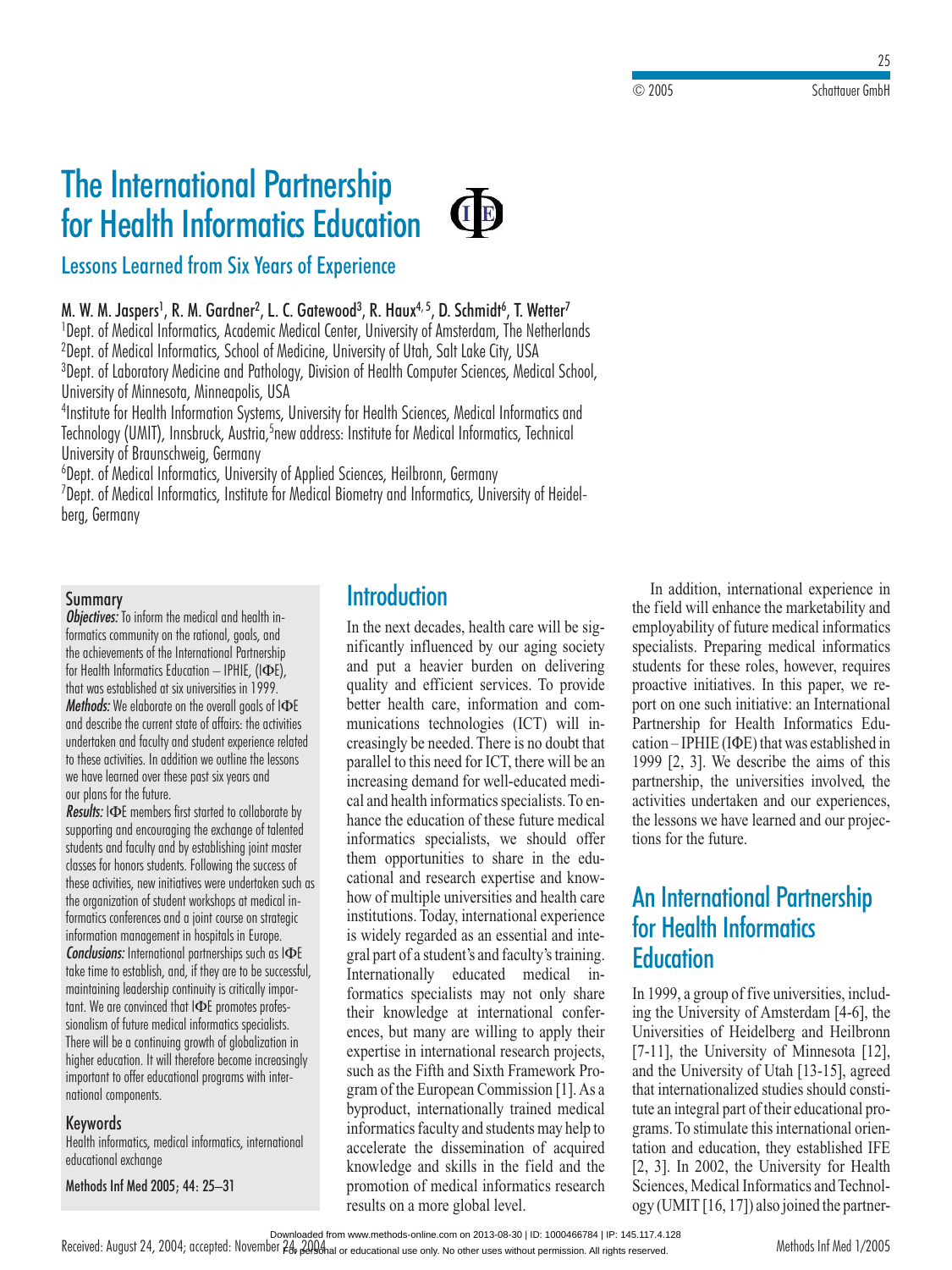Jaspers et al.

 The European universities offer medip. The European universities offer medi-<br>informatics programs at the B. Sc., M. ship. The European universities offer medical informatics programs at the B. Sc., M. Sc. and Ph. D. levels [4-11, 16, 17]. The US cal informatics programs at the B. Sc., M. propean universities offer medities programs at the B. Sc., M.<br>D. levels [4-11, 16, 17]. The US offer the M. Sc. and Ph. D. decal informatics programs at the B. Sc., M.<br>Sc. and Ph. D. levels [4-11, 16, 17]. The US<br>universities offer the M. Sc. and Ph. D. de-<br>grees [12-15]. Table 1 gives an overview of the and  $\overline{t}$  in  $\overline{t}$ . External properties of fermion  $\overline{t}$ and Ph. D. levels  $[4-11, 16, 17]$ . The US<br>versities offer the M. Sc. and Ph. D. de-<br>es  $[12-15]$ . Table 1 gives an overview of<br>duration, the degrees and specific charthe M. Sc. and Ph. D.<br>le 1 gives an overviev<br>legrees and specific c<br>of these universities. Table 1 gives an overview of<br>the degrees and specific char-<br>ach of these universities.<br>aim of this co-operation was acteristics of each of these universities. form a network for these universities.<br>The overall aim of this co-operation was<br>form a network for training and educating

acteristics of each of these universities.<br>The overall aim of this co-operation was<br>to form a network for training and educating<br>medical informatics students on an inter-The overal I aim of this co-operation was<br>for training and educating<br>matics students on an inter-<br>to prepare them for leading to form a network for training and educating<br>medical informatics students on an inter-<br>national level to prepare them for leading<br>positions in medical information and comnational level to prepare them for leading positions in medical information and communication technology [2, 3]. 1 Overview of the characteristics of each of the programs of each of the partner universities within IΦE<br>
1 Overview of the characteristics of each of the programs of each of the partner universities within IΦE

 students are the next generation These students are the next generation<br>experts who will be responsible for the apexperts who will be responsible for the ap-These students are<br> $\frac{1}{2}$ esponsible for the approximation<br>of ICT to optimize<br>processing in health  $\exp$ rts who will be responsible for the application of ICT to optimize<br>plex information processing in health<br>The sharing and dissemination of propriate application of ICT to optimize<br>complex information processing in health<br>care. The sharing and dissemination of<br>their knowledge and practical experiences care. The sharing and dissemination of plex information processing in health<br>The sharing and dissemination of<br>knowledge and practical experiences<br>other students and faculty should help care. The sharing and dissemination of<br>their knowledge and practical experiences<br>with other students and faculty should help<br>them to become more proficient in their with other students and faculty should help In other students and faculty should help<br>m to become more proficient in their<br>Id.<br>IΦE aims to achieve its mission by: 1)  $\frac{1}{2}$  in the subset of  $\frac{1}{2}$ ecome more proficient in their<br>ns to achieve its mission by: 1)<br>and encouraging the exchange

 $\overline{\text{tan}}$ . ms to achieve its mission by: 1)<br>and encouraging the exchange<br>and faculty between universities. ID aims to achieve its mission by: 1)<br>supporting and encouraging the exchange<br>of students and faculty between universities,<br>2) organizing vearly joint master classes.

| IDE partner and programs:                                                                                | <b>Degrees</b><br>offered:   | Program<br>length: | Program characteristics:                                                                                                                                                                                                                                                   |
|----------------------------------------------------------------------------------------------------------|------------------------------|--------------------|----------------------------------------------------------------------------------------------------------------------------------------------------------------------------------------------------------------------------------------------------------------------------|
| University of Amsterdam:<br><b>Medical Information Sciences</b>                                          | B. Sc.                       | 3 years            | Founded: 1987<br>Intake: high school graduates<br>Orientation: Health Information Sciences/ Informatics                                                                                                                                                                    |
|                                                                                                          | M. Sc.                       | 2 years            | Founded: 1987<br>Intake: Baccalaureate graduates in biomedical<br>informatics, physicians, informaticians<br>Specializations: Medical Decision Support,<br>Health Care Management, Health Information Systems                                                              |
|                                                                                                          | Ph. D.                       | approx. 4 years    | Founded: 1981                                                                                                                                                                                                                                                              |
| Universities Heidelberg and<br>Heilbronn:<br>Medical Informatics<br><b>Health Information Management</b> | $B.$ Sc.<br>$^{+}$<br>M. Sc. | 4.5 years          | Founded: 1972<br>Intake: high school graduates<br>Orientation: Medical informatics- total spectrum<br>Specializations: Management in Health Care, Health In-<br>formation Systems, Biomedical Signal and Image Pro-<br>cessing, Medical Decision Support, Medical Biometry |
|                                                                                                          | Ph. D.                       | approx 3-4 years   | Founded: 1984                                                                                                                                                                                                                                                              |
|                                                                                                          | M. Sc.                       | 15 months          | Founded: 2000<br>Intake: physicians                                                                                                                                                                                                                                        |
| UMIT:<br><b>Biomedical Informatics</b>                                                                   | B. Sc.                       | 3 years            | Founded: 2001<br>Intake: high school graduates<br>Orientation: Biomedical/ Health Informatics                                                                                                                                                                              |
|                                                                                                          | M. Sc.                       | 2 years            | Founded: 2001<br>Intake: Baccalaureate graduates in biomedical<br>informatics, physicians, informaticians<br>Specializations: Bioinformatics, Health Information<br>Management, Medical Informatics                                                                        |
|                                                                                                          | Ph. D.                       | approx. 3-4 years  | Founded 2001                                                                                                                                                                                                                                                               |
| University of Minnesota:<br><b>Health Informatics</b>                                                    | M. Sc.                       | 2 years            | Founded: 1973<br>Intake: Baccalaureate graduates<br>Specializations: Health Informatics Research Applications,<br><b>Bioinformatics</b>                                                                                                                                    |
|                                                                                                          | Ph. D.                       | $4+$ years         | Founded: 1973                                                                                                                                                                                                                                                              |
| University of Utah:<br>Medical Informatics                                                               | M. Sc.                       | 2 years            | Founded: 1964<br>Intake: Baccalaureate graduates, physicians, nurses<br>Specializations: Health Information Systems, Public<br>Health Informatics, Bioinformatics/Genetic Epidemiology,<br>Medical Imaging                                                                 |
|                                                                                                          | Ph. D.                       | $4 +$ years        | Founded: 1964                                                                                                                                                                                                                                                              |

 offering <sup>a</sup> joint European course on strafering a joint European course on stra-<br>information management, 4) organiz-3) offering a joint European course on stra-<br>tegic information management, 4) organiz-<br>ing student workshops at international con-<br>ferences. and 5) developing and sharing tegic information management, 4) organizing student workshops at international conmg student workshops at international con-<br>ferences, and 5) developing and sharing<br>courseware.<br>By encouraging our students to become and sharing<br>ts to become<br>we hoped to

prepare to be course ware.<br>By encouraging our students to become<br>more internationally oriented, we hoped to<br>prepare them for international positions  $\frac{1}{2}$  internat By encouraging our students to become<br>ore internationally oriented, we hoped to<br>epare them for international positions<br>the medical informatics field and to ionally oriented, we hoped to<br>for international positions<br>al informatics field and to<br>marketability and employain the medical<br>enhance their m bility. enhance their marketability and employability.<br>
Experiences within IDE

# **I**<br>Student and Faculty Exche<br>IOE encourages student and **Student and Faculty Exchan**

**inge**<br>faculty ex**ge**<br>culty ex-<br>With the Student exchanges student and faculty ex-<br>changes among partner schools. With the<br>student exchange program, we aim to tailor FEE choolinges student and flacing ox<br>changes among partner schools. With the<br>students' master thesis work to their individstudent exchange program, we aim to tailor student exchange program, we aim to tailor<br>students' master thesis work to their individ-<br>ual interests and to offer optimal challenges<br>to deepen their knowledge and skills in a students' master thesis work to their individ-<br>ual interests and to offer optimal challenges<br>to deepen their knowledge and skills in a<br>specific medical informatics subject. Studa merests and to oner optimal enancinges<br>to deepen their knowledge and skills in a<br>specific medical informatics subject. Stu-<br>dents may, for example, be interested in a specific medical informatics subject. Stu-In their knowledge and skills in a medical informatics subject. Stu-<br>ay, for example, be interested in a topic which is not a main theme in subject. But-<br>dents may, for example, be interested in a<br>research topic which is not a main theme in<br>the research program of their home univer-<br>sity but is in the research domain of another research topic which is not a main theme in research topic which is not a main theme in<br>the research program of their home univer-<br>sity but is in the research domain of another<br>IΦE partner university. The student exsity but is in the research domain of another exarch program of their home univer-<br>is in the research domain of another<br>artner university. The student ex-<br>program offers these students the Ship out is in the research domain of disolater<br>
IDE partner university. The student ex-<br>
change program offers these students the-<br>
option to carry out (part of) their master theer university. The student ex-<br>ogram offers these students the<br>arry out (part of) their master the-<br>at the university that is wellchange program offers these students the ) their master the-<br>ity that is well-<br>specific research option to carry out (part of) their master the-<br>sis project at the university that is well-<br>known for its expertise in a specific research<br>area. For example, in the past, the University sis project at the university that is well-<br>known for its expertise in a specific research<br>area. For example, in the past, the University<br>of Minnesota was far ahead of the Univershown for as experise in a specific research<br>area. For example, in the past, the University<br>of Minnesota was far ahead of the Univer-<br>sity of Amsterdam in its research in the area of Minnesota was f telemetrical was far ahead of the University<br>Minnesota was far ahead of the Univer-<br>y of Amsterdam in its research in the area<br>telemedicine. Consequently. Amsterdam of Minnesour was furthered of the Oniver<br>sity of Amsterdam in its research in the area<br>of telemedicine. Consequently, Amsterdam<br>students interested in telemedicine fully earch in the area<br>tly, Amsterdam<br>medicine fully<br>projects at the of telemedicine. Consequently, Amsterdam<br>students interested in telemedicine fully<br>subscribed to telemedicine projects at the<br>University of Minnesota. Both universities subscribed to telemedicine projects at the ents interested in telemedicine fully<br>cribed to telemedicine projects at the<br>ersity of Minnesota. Both universities<br>covered public health informatics as subscribed to telemedicine projects at the<br>University of Minnesota. Both universities<br>have covered public health informatics as<br>research themes. Such exchanges have led status of the metallic health informatics as<br>the covered public health informatics as<br>research themes. Such exchanges have led<br>students to carry out part of their research at the thermore university. covered public health informatics as<br>arch themes. Such exchanges have led<br>ents to carry out part of their research at<br>home site and part of their research at a the exchanges have led<br>bart of their research at<br>these students are ofstudents t of the state of the test and part of their research at a<br>ersity. Thus these students are of-<br>opportunity to profit from both their home site and part of their research at a<br>host university. Thus these students are of-<br>fered the opportunity to profit from both<br>worlds and bring home new ideas that may host univers ity. Thus these students are of-<br>pportunity to profit from both<br>bring home new ideas that may<br>knowledge and final research worlds and bring add to their knowledge and final research  $\frac{1}{2}$  $\mathbf{v}$ 

to deepen showledge and that research<br>tecomes.<br>The objective of the faculty exchange<br>ogram is to deepen students' knowledge<br>specific medical informatics subjects by program is to deepen students' knowledge of specific medical informatics subjects by<br>having IФE faculty members that are expert

For personal or educational use only. No other uses without permission. All rights reserved. Downloaded from www.methods-online.com on 2013-08-30 | ID: 1000466784 | IP: 145.117.4.128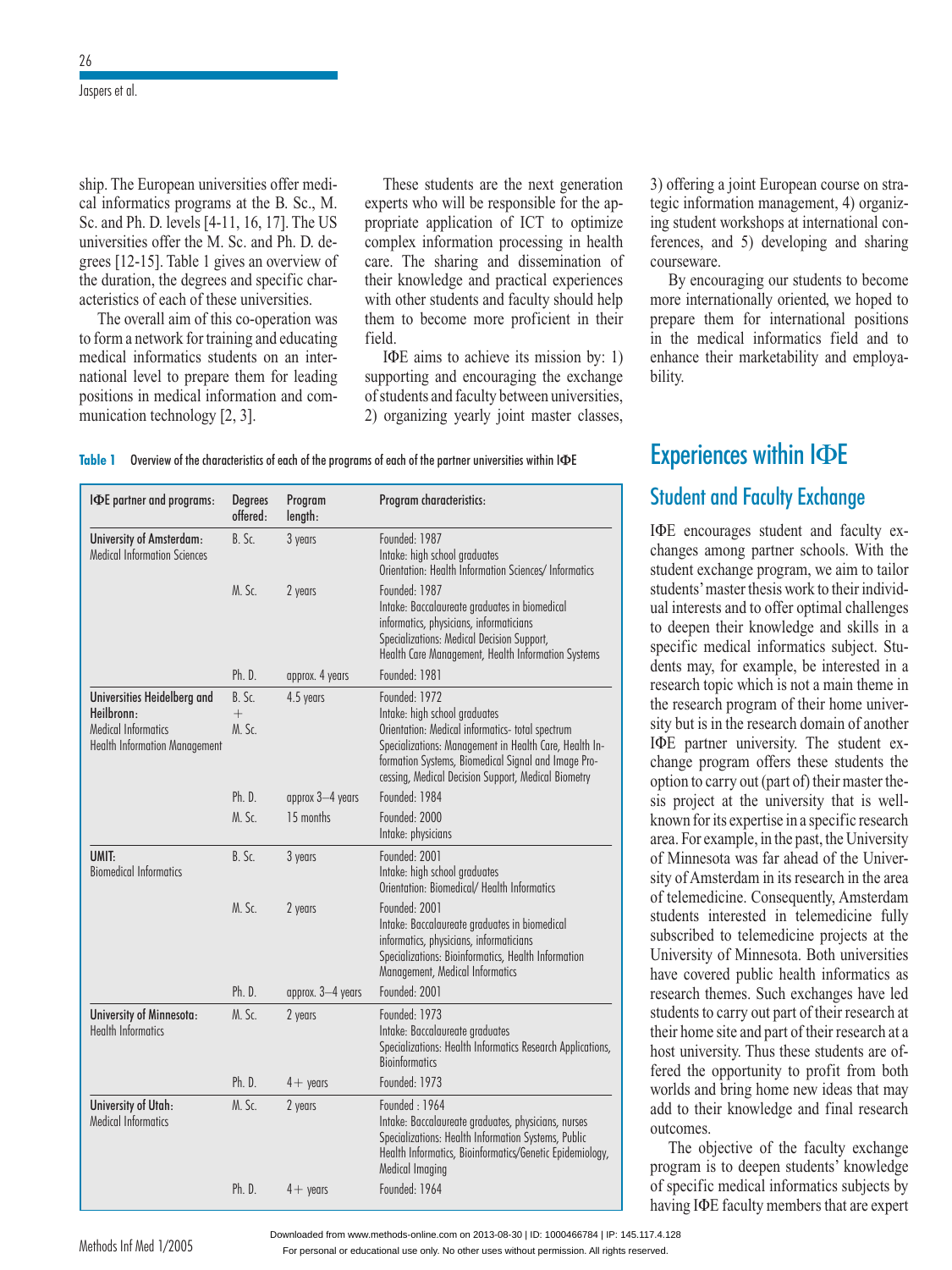these subjects teach at another university example, faculty members of<br>example, faculty members of the directory<br>the directory of the control of the control of the control of the control of the control of the control of the<br>the control of the control of the control of the control of the control of the control of the con hese subjects teach at another university<br>gram. For example, faculty members of<br>University of Heidelberg and UMIT m ur<br>... been teaching about the mixturest<br>pram. For example, faculty members of<br>University of Heidelberg and UMIT<br>been teaching about hospital inprogram. For example, faculty members of<br>the University of Heidelberg and UMIT<br>have been teaching about hospital in-<br>formation systems at the Amsterdam prothe Universit have been teaching about hospital inbeen teaching about hospital in<br>formation systems at the Amsterdam pro-<br>gram, faculty members of Amsterdam have<br>been teaching about the formalization and formation systems at the Thisterian program, faculty members of Amsterdam have<br>been teaching about the formalization and<br>implementation of clinical guidelines at the ers of Amsterdam have<br>the formalization and<br>inical guidelines at the<br>and on the computerbeen teaching about the formalization are<br>implementation of clinical guidelines at the<br>Heidelberg program and on the compute<br>ized patient record at the UMIT program. Heidelberg program and on the computer-<br>
Heidelberg program and on the computer-<br>
Faculty receive the status of visiting facized patient record at the UMIT program.

g program and on the computer-<br>the record at the UMIT program.<br>the status of visiting fac-<br>hosting school, and students have record at the UMIT program.<br>receive the status of visiting fac-<br>osting school, and students have<br>waived. For visiting student reractive search is stated of visiting factory<br>tuity at the hosting school, and students have<br>tuition fees waived. For visiting student re-<br>search projects, a faculty member of the<br>hosting institution serves as a thesis reulty receive the status of visiting fac-<br>the hosting school, and students have<br>fees waived. For visiting student re-<br>projects, a faculty member of the tuition fees waived. For visiting student research projects, a faculty member of the fees waived. For visiting student re-<br>projects, a faculty member of the<br>g institution serves as a thesis re-<br>advisor. Since its inception in March search projects, a faculty member of the<br>hosting institution serves as a thesis re-<br>search advisor. Since its inception in March<br>1999. JФE had 17 student and 29 faculty exhosting institution serves as a thesis re-<br>search advisor. Since its inception in March<br>1999, IФE had 17 student and 29 faculty ex-<br>changes between the partners (see Tables 2 search advisor. Since its inception in March 1999. IФE had 17 student and 29 faculty exad 17 student and 29 faculty ex-<br>ween the partners (see Tables 2<br>vears of the IFE exchange pro $rac{1}{2}$ it is between the partners (see Tables 2).<br>
Ther six years of the IFE exchange pro-<br>
it is now clearly understood by studina J<br>La

bath of the IFE exchange pro-<br>it is now clearly understood by stu-<br>at each of the Universities. As a con-First six years of the H E exeminge pro-<br>gram it is now clearly understood by stu-<br>dents at each of the Universities. As a con-<br>sequence the process of application and in-<br>ternational exchange has become easier. six years of the IFE exchange proson well and the Universities. As a contribution and in-Sequence the process of application. ach of the Universities. As a con-<br>the process of application and in-<br>l exchange has become easier.<br>a student must first contact a facn and in-<br>e easier.<br>act a fac-<br>The stu-Typically, a student must first contact a facapplicant exchange has become easier.<br>
cally, a student must first contact a fac-<br>
member at his/her institution. The stu-<br>
applicant's acceptance into the pro-Typically, a student must first contact a faculty member at his/her institution. The student applicant's acceptance into the program is based on an informal assessment of dent applicant's acceptance into the program is based on an informal assessment of personality and ability, and also on the topics and scope of the student's project. exerciant's acceptance into the pro-<br>and a informal assessment of<br>and ability, and also on the gram is based on an informal assessment of personality and ability, and also on the is based on an informal assessment of<br>hality and ability, and also on the<br>and scope of the student's project.<br>faculty members then help facilitate persone<br>taniaa lity and ability, and also on the<br>and scope of the student's project.<br>aculty members then help facilitate<br>contact and project definition with topics and scope of the student's project.<br>Local faculty members then help facilitate<br>student contact and project definition with<br>the partner institution. For students coming student contact and project definition with ocal faculty members then help facilitate<br>adent contact and project definition with<br>e partner institution. For students coming<br>the United States (US), the US visa applistudent contact and project definition with<br>the partner institution. For students coming<br>to the United States (US), the US visa appli-<br>cation process is often a lengthy and stressthe partner institution. For students coming<br>to the United States (US), the US visa appli-<br>cation process is often a lengthy and stress-<br>ful experience: on the other hand, most cation process is often a lengthy and stressstudents (GB), the GB visit approcess is often a lengthy and stress-<br>ience; on the other hand, most<br>students (depending on their ration procession exercises is often a lengthy and stress-<br>nce; on the other hand, most<br>students (depending on their<br>who are going to a Euronean ful experience; on the other hand, most<br>European students (depending on their<br>nationality) who are going to a European<br>Union school can easily transfer when their nationality) who are going to a European an students (depending on their<br>lity) who are going to a European<br>school can easily transfer when their<br>definition is sufficiently advanced. Union school can easily transfer when their ity) who are going to a European<br>chool can easily transfer when their<br>definition is sufficiently advanced.<br>students who are studying in the Union school can easily transfer when their<br>project definition is sufficiently advanced.<br>Foreign students who are studying in the<br>United States have had difficulty in receiv-Foreign students who are studying in the<br>United States have had difficulty in receiv-<br>ing permission to attend a European partner<br>school in the IФE program. University adpect definition is sufficiently advanced.<br>
Exempt students who are studying in the<br>
ited States have had difficulty in receiv-<br>
permission to attend a European partner **School States has**<br>in a norminister to Free had difficulty in receivatend a European partner<br>E program. University adassist in the paperwork to ing permission to attend a European partner to the IDE program. University administrations can assist in the paperwork to get admission to their respective country. FOR program. Onversity and<br>
can assist in the paperwork to<br>
n to their respective country,<br>
part of the exchange process<br>
nationality, academic and proministrations can assist in the paperwork to get admission to their respectively ve country.<br>ge process<br>ic and pro-<br>and finan-The personal part of the exchange process<br>must address nationality, academic and pro-<br>fessional achievements, security and finan-<br>cial risks. Typically the candidates must have<br>fessional ac address nationality, academic and pro-<br>onal achievements, security and finan-<br>risks. Typically the candidates must<br>sufficient funding from a trusted providing the candidates must<br>provide the candidates must<br>proof of health insurance to cial risks. Typically the candidates must<br>have sufficient funding from a trusted<br>source and proof of health insurance to<br>come to a US institution. Persons tempohave sufficient fundin source and proof of health insurance to<br>come to a US institution. Persons tempo-<br>rarily at a US university may have access to

### **2** Table 2

 movements be-**2**<br>Int movements be-<br>IΦE partners, 1999-2004

**3**

exchange between **s ||able 3<br>|-||aculty exchange between|<br>|ΦE partners, 1999-2004** IФE partners, 1999-2004

|        | To          | Europe                                    |                                                                    | US          |                    |                    |
|--------|-------------|-------------------------------------------|--------------------------------------------------------------------|-------------|--------------------|--------------------|
| From   |             | AMS                                       | H/H                                                                | <b>UMIT</b> | <b>MN</b>          | <b>SLC</b>         |
| Europe | AMS         |                                           | 1999(1)                                                            | 2003(1)     | 2000(2)<br>2001(1) |                    |
|        | H/H         | 2000(1)<br>2003(1)                        |                                                                    |             | 2000(1)<br>2003(1) | 2002(2)<br>2003(4) |
|        | <b>UMIT</b> |                                           |                                                                    |             |                    |                    |
| US     | <b>MN</b>   |                                           | 2004(1)                                                            |             |                    |                    |
|        | <b>SLC</b>  |                                           | 2002(1)                                                            |             |                    |                    |
|        |             | $MN = Minneapolis$ , SLC = Salt Lake City | $AMS =$ Amsterdam, $H/H =$ Heidelberg/Heilbronn, UMIT = Innsbruck, |             |                    |                    |

| To     |             | <b>Europe</b>      | US                                       |                               |           |              |
|--------|-------------|--------------------|------------------------------------------|-------------------------------|-----------|--------------|
| From   |             | AMS                | H/H                                      | <b>UMIT</b>                   | <b>MN</b> | <b>SLC</b>   |
| Europe | AMS         |                    | 2001(3)<br>2002(2)<br>2003(2)<br>2004(1) | 2002(2)<br>2003(3)<br>2004(1) |           |              |
|        | H/H         | 2001(3)<br>2002(2) |                                          |                               |           | $2002 (1)$ * |
|        | <b>UMIT</b> | 2004(1)            | 2002(2)<br>2003(1)<br>2004(1)            |                               |           |              |
| US     | <b>MN</b>   | 2004(1)            | $2004 (1)$ *                             |                               |           |              |
|        | <b>SLC</b>  | 2004(2)            |                                          |                               |           |              |

lum

 $\sum_{n=1}^{n}$  millengions, sec = 300 m<br>university health plans for students, but miversity health plans for studenty health insurance. university health plans for students, but<br>st pay for the health insurance.<br>As already discussed, graduating from  $\frac{1}{2}$ miversity health plans for students, but<br>pay for the health insurance.<br>s already discussed, graduating from<br>home university may be combined  $\frac{1}{4}$ 

request pay for the health insurance.<br>
In a partner institution in a var-<br>
research at a partner institution in a varone's home university may be combined As already discussed, graduating from<br>So home university may be combined<br>in research at a partner institution in a var-<br>of ways, from short stays to full-length one's home university may be combined<br>with research at a partner institution in a var-<br>iety of ways, from short stays to full-length<br>graduation projects in the host institution. with research at a partner institution in a variety of ways, from short stays to full-length<br>graduation projects in the host institution.<br>The importance of guidance by academic graduation projects in the host institution. iety of ways, from short stays to full-length The importance of guidance by academic Importance of gatalance by dealerment<br>ulty at home and host sites has become<br>parent.<br>More European students have come to faculty at home and host sites has become<br>apparent.<br>More European students have come to<br>the United States than Europeans going to apparent.<br>More European students have come to

Frament.<br>
More European students have come to<br>
United States. The imbalance of move-More European students have come to<br>the United States than Europeans going to<br>the United States. The imbalance of move-<br>ments between the American and European the United States. The imbalance of move-States than Europeans going to<br>States. The imbalance of move-<br>een the American and European<br>is likely due to perceived lanthe United States. The imbalance of move-<br>ments between the American and European<br>institutions is likely due to perceived lan-<br>guage problems by the American students in ments between the American and European<br>institutions is likely due to perceived lan-<br>guage problems by the American students in<br>Europe. However, funding issues and duinstitutions is likely due to perceived lantions is likely due to perceived lan-<br>problems by the American students in<br>e. However, funding issues and du-<br>of student stays have also been imguage problems by the American students in by the American students in<br>er, funding issues and du-<br>at stays have also been im-<br>For example, a European  $m_{\rm{min}}$ ration of student stays have also been im-<br>portant factors. For example, a European<br>master thesis is part of a graduate curricu-

and may last only one year, while in the d may last only one year, while in the States a M. Sc. degree with thesis presentations.<br>Presentations of the present the y last only one year, while in the search of the search the search the two years and re-Find and may have only one<br>United States a M. Sc. d may last only one year, while in the<br>I States a M. Sc. degree with thesis<br>ation typically takes two years and re-<br>for the Ph. D. dissertation typically degree with thesis<br>two years and re-<br>ssertation typically<br>A major source of search for the Ph. from typically takes two years and re-<br>for the Ph. D. dissertation typically<br>ree to five years. A major source of<br>for the American medical in-From the Fin. D. dissertation typicarly<br>hree to five years. A major source of<br>g for the American medical in-<br>ics students at the University of Min-<br>and University of Utah is from funding for the American medical in-Francis Students at the University of Min-<br>
nesota and University of Utah is from<br>
National Library of Medicine (NLM) train-<br>
ing grants. These NLM training grants have nesota and University of Utah is from National Library of Medicine (NLM) trainand University of Utah is from<br>1 Library of Medicine (NLM) train-<br>ts. These NLM training grants have<br>arrangements for US students com-National Library of Medicine (NLM) training grants. These NLM training grants have<br>funding arrangements for US students com-<br>pleting their training at a US university. funding arrangements for US students com-S. These NLM training grants have<br>prangements for US students com-<br>heir training at a US university.<br>there is currently no equivalent funding arrangements for US students com-<br>pleting their training at a US university.<br>However, there is currently no equivalent<br>funding source for foreign students. For stupleing their the<br>However, there g their training at a US university.<br>wer, there is currently no equivalent<br>mg source for foreign students. For stu-<br>moving into or out of Heidelberg/ is currently no equivalent<br>or foreign students. For stu-<br>nto or out of Heidelberg/<br>is a dedicated vet limited funding source dents moving into or out of Heidelberg/ Heilbronn there is a dedicated yet limited (Baden-Würt-<br>
eated yet limited<br>
urce – the Baden-<br>
(Baden-Würtpublic (state) funding<br>württemberg-Stipend<br>temberg scholarship). Methods Inf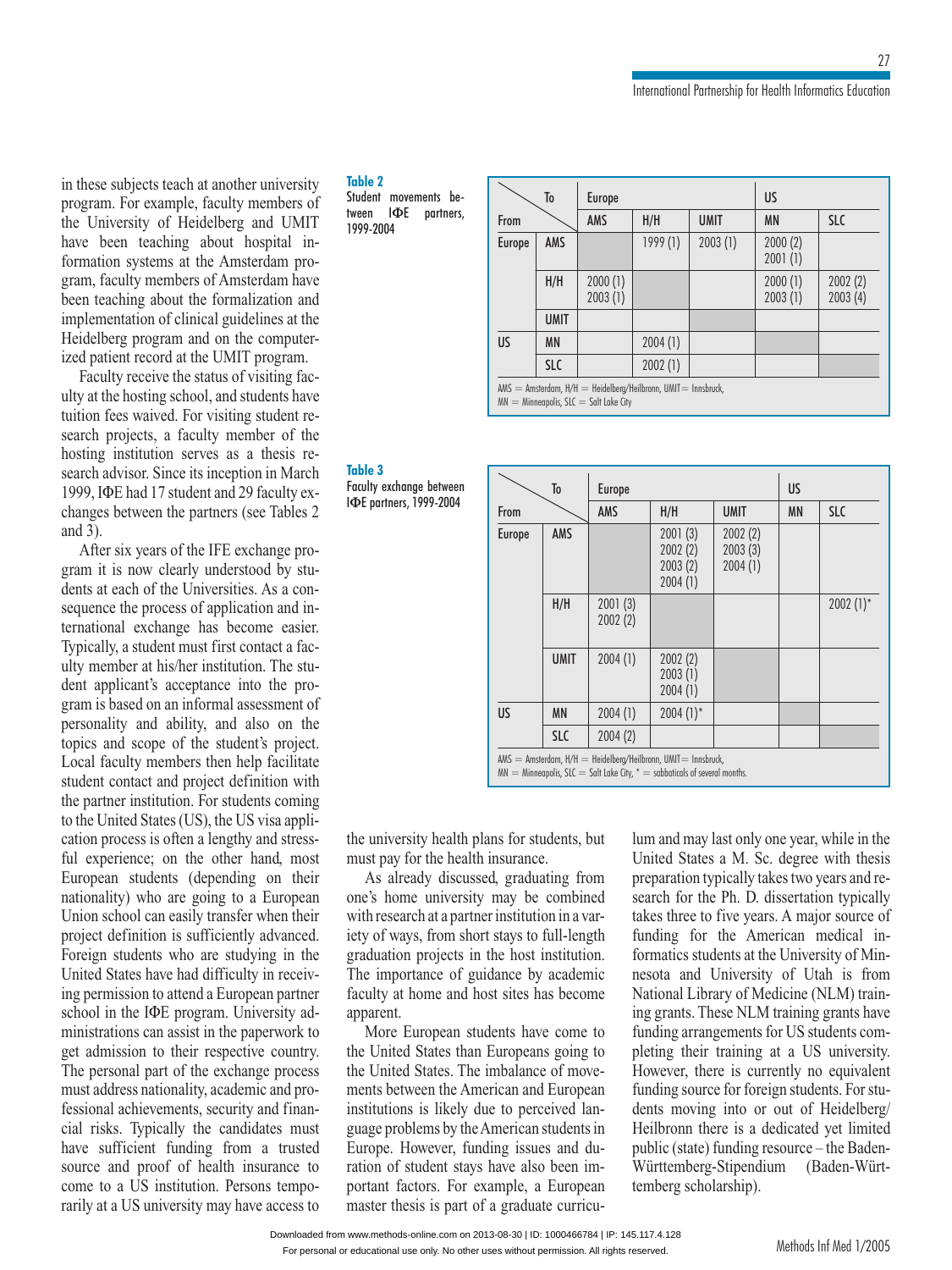Jaspers et al.

exchanged to the student exchange: Exchanged visits of students of students in the student students of students in the students of students of students in the students of the students of the students of the students of the students of the students of the students of stimulating student exchange: Exchanged Personal contact is a majo Exchanged<br>faculty ex-<br>in the past summating student exeribility. changes among partner schools in the past achieving student mobility. have been the most important factor for

### The idea of "Master**Master Classes** experts coached the coached three coaches coached three coaches coaches coached the coaches coached the coache<br>The coaches coaches coaches coaches coaches coaches coaches coach and coaches coach and the coaches coach and

 Classes" was borrowed **ter Classes**<br>dea of "Master Classes" was borrowed<br>the field of the performing arts, where ster Classes" was borrowed<br>
The performing arts, where<br>
novices to achieve mastery The idea of "Master Classes" was borrowed<br>from the field of the performing arts, where<br>experts coached novices to achieve mastery<br>in their area of expertise. IQE offers master experts coached n in field of the performing arts, where<br>coached novices to achieve mastery<br>area of expertise. IQE offers master<br>in health informatics to provide an forces to define the master<br>formatics to provide an<br>for honors students [18]. in their area of expertise. IQE offers master classes in health informatics to provide an integrative forum for honors students [18]. These master classes include comparative integrative forum for honors students [18]. alth informatics to provide an<br>orum for honors students [18].<br>r classes include comparative<br>views of health care systems. integrative forum for honors students [18].<br>These master classes include comparative<br>international views of health care systems,<br>opportunities for faculty/student interaction These master international views of health care systems, international views of health care systems,<br>opportunities for faculty/student interaction<br>and promotion of professionalism. Starting<br>in 1999, the week long master classes have and promotion of professionalism. Starting rtunities for faculty/student interaction<br>promotion of professionalism. Starting<br>99, the week long master classes have<br>offered each summer to selected honin 1999, the week long master classes have<br>
been offered each summer to selected hon-<br>
ors students from each of the participating<br>
medical/health informatics programs. The been offered each summer to selected honors students from each of the participating ffered each summer to selected hon-<br>dents from each of the participating<br>al/health informatics programs. The<br>classes have now been hosted once ors students from each of the participating<br>medical/health informatics programs. The<br>master classes have now been hosted once<br>by each of the IΦE sites for up to four honmaster classes have now been hosted once dical/health informatics programs. The<br>ster classes have now been hosted once<br>each of the IФE sites for up to four hon-<br>students and two faculty members from master classes have now been hosted once<br>by each of the IФE sites for up to four hon-<br>ors students and two faculty members from<br>each of the institutions. Attendance has by each of the Example 1942 sheets for up to bout not<br>s students and two faculty members from<br>the of the institutions. Attendance has<br>nged from 25 to 30 participants each year.<br>addition to the faculty members and stueach of the institutions. Attendance has  $\frac{d}{dx}$  ranged from each of the institutions. Attendance has<br>tranged from 25 to 30 participants each year.<br>In addition to the faculty members and stu-<br>dents from each program, invited experts m 25 to 30 participants each year.<br>
i to the faculty members and stu-<br>
in-each program, invited experts<br>
on topics important to the host inbers and stu-<br>ited experts<br>o the host in-<br>Honors stu- $\frac{1}{2}$  who focus on topic from each program, invited experts<br>
Socus on topics important to the host in-<br>
from have also participated. Honors stu-<br>
from the partner programs apply their is important to the host in-<br>participated. Honors stu-<br>ner programs apply their<br>in small groups where stitution have also participated. Honors students from the partner programs apply their<br>professional skills in small groups where<br>they discuss, analyze, and critique selected dents from the partner programs apply their<br>professional skills in small groups where<br>they discuss, analyze, and critique selected<br>topics from their own research or from the professional skills in small groups where Iscuss, analyze, and critique selected<br>
from their own research or from the<br>
Informatics Associ-<br>
(IMIA) Annual Yearbook of Medical ation's discuss, analyze, and c<br>topics from their own resea matics Associ-<br>
book of Medical<br>
master class is International Medical Informatics Associmernational Medical Informatics Associ-<br>
ation's (IMIA) Annual Yearbook of Medical<br>
Informatics. Frequently the master class is<br>
arranged in conjunction with an inter-Informatics. Frequently the master class is<br>Informatics. Frequently the master class is<br>arranged in conjunction with an inter-<br>national conference such as MEDINFO or opportunities. The inter-<br>
I in conjunction with an inter-<br>
conference such as MEDINFO or<br>
t provides further opportunities for<br>
and faculty to participate in panels national conference such a of<br>opportunities for<br>icipate in panels<br>of the master Find the provides there opportunities for<br>students and faculty to participate in panels<br>and workshops. At each of the master<br>classes there have also been opportunities and workshops. At each of the master dents and faculty to participate in panels<br>the workshops. At each of the master<br>sees there have also been opportunities<br>travel, sightseeing and visiting local and workshops. At each of the master classes there have also been opportunities<br>for travel, sightseeing and visiting local<br>health care facilities. A site visit to the unifor travel, sightseeing and visiting local there have also been opportunities<br>vel, sightseeing and visiting local<br>care facilities. A site visit to the uni-<br>hospital organizing the master for travel, sightseeing and visiting local<br>health care facilities. A site visit to the uni-<br>versity hospital organizing the master<br>classes to showcase the hospital information strategy is always part of the master<br>classes to showcase the hospital information<br>strategy is always part of the master class organizing the master<br>is part of the master class<br>systematic evaluations of strategy is always part of the master class<br>program. Overall, systematic evaluations of<br>the master classes have shown, among other art of the master class<br>stematic evaluations of<br>we shown, among other<br>highly appreciated the the master classes h<br>things, that student<br>Methods Inf Med 1/2005

class lectures, felt that they improved er class lectures, felt that they improved<br>professional knowledge and skills by master class lectures, felt that they improved<br>their professional knowledge and skills by<br>the international exchanges during these master class lectures, felt that they improved<br>ional knowledge and skills by<br>ional exchanges during these<br>had much better insight into the international exchanges during these<br>classes, and had much better insight into<br>what is going on in the medical informatics classes, and had much better insight into what is going on in the medical informatics moment and much better insight into<br>going on in the medical informatics<br>orldwide as a result of the master<br>[18]. The high level of interaction what is going on in the medical informatics<br>field worldwide as a result of the master<br>classes [18]. The high level of interaction<br>among students and faculty from different classes [18]. The high level of interaction wide as a result of the master<br>J. The high level of interaction<br>lents and faculty from different<br>and countries has provided an classes [18]. The high level of interaction<br>among students and faculty from different<br>institutions and countries has provided an<br>opportunity for important student and facamong students and and faculty from different<br>countries has provided an<br>mportant student and fac-<br>and has fostered interinstitutions and countries has provided an es has provided an<br>ant student and fac-<br>has fostered inter-<br>and better understates and has fostered inter-<br>ulty interchange and has fostered inter-<br>national collaborations and better under-<br>standing of the challenges of sharing ininty interenting that has reserved<br>national collaborations and better<br>standing of the challenges of sh<br>formatics progress internationally. standing of the challenges of sharing in-<br>formatics progress internationally.

# Julii Illichiununui Cuulse standing of the challenges of<br>formatics progress internation<br>**Joint International Course**<br>of the European Partners **national Course<br>opean Partners<br>the global problems and sol-**

**European Partners**<br>that national health care systems are<br>that national health care systems are Considering the global problems and solutions that national health care systems are<br>increasingly forced to deal with [19, 20], in-Considering the global problems and solutions that national health care systems are increasingly forced to deal with [19, 20], including medical informatics problems and utions that national health care systems are nal health care systems are<br>ed to deal with [19, 20], in-<br>informatics problems and<br>decided that the European increasingly forced to deal with [19, 20], in-<br>cluding medical informatics problems and<br>solutions, it was decided that the European<br>students should be trained to meet the decluding medical informatics problems and<br>solutions, it was decided that the European  $\frac{1}{2}$  students show Should be trained to meet the de-<br>is should be trained to meet the de-<br>is of an increasingly international<br>care environment. For this reason, bould be trained to meet the de-<br>an increasingly international<br>environment. For this reason,<br>a joint international course on mands of an increasingly international<br>health care environment. For this reason,<br>since 2001, a joint international course on<br>strategic information management in hos-<br>pitals has been offered for medical insince 2001, a joint international course on<br>strategic information management in hos-<br>pitals has been offered for medical in-<br>formatics students from the University of bitals has b<br>pitals has b been offered for medical in-<br>udents from the University of<br>as well as medical informatics information method in method in<br>tudents from the University of<br>information management sturoma<br>A from the University of<br>erdam, as well as medical informatics<br>nealth information management stu-<br>from the Universities of Heidelberg/ Amsterdam, as well as medical informatics<br>and health information management stu-<br>dents from the Universities of Heidelberg/<br>Heilbronn. Starting in 2002, medical inand health inform dents from the Universities of Heidelberg/ Heilbronn. Starting in 2002, medical inilbronn. Starting in 2002, medical in-<br>eilbronn. Starting in 2002, medical in-<br>rmatics students from the M. Sc. program<br>UMIT have ioined in the partnership and formatics students dents free joined<br>course. First from the M. Se, program<br>joined in the partnership and<br>ourse.<br>aims to answer the following international course.

The course aims to answer the following questions:

- The course aims to answer the following<br>
questions:<br>
 Why is systematic information process-<br>
ing in hospitals important?<br>
 How are hospital information systems Why is system ing in hospitals important?
- How are hospital information systems
- formation and why?<br>What are attributes<br>formation systems? designed and why?<br>
• What are attributes of good hospital information systems?<br>
• How can we strategically manage hospi-What are attrib
- What the differences of good hospital information systems?<br>• How can we strategically manage hospital information systems?<br>The objective is to provide our students with

kal information systems?<br>
e objective is to provide our students with<br>
knowledge and skills necessary to begin exteed is to provide our students with the and skills necessary to beging practical work after graduprofessional<br>Professional, continued The objective is to provide our students with<br>the knowledge and skills necessary to begin<br>professional, practical work after gradu-<br>ation and to be able to do research in the  $f_{\text{max}}$ field.

 is now organized into blocks. Block 1, the first part of the blocks. Block 1, the first part of the The annual course is now organized into<br>three blocks. Block 1, the first part of the<br>course, is taught separately by teachers of three blocks. I The annual course is now organized into<br>be blocks. Block 1, the first part of the<br>tree, is taught separately by teachers of<br>respective programs either in Dutch or in Block 1, the first part of the<br>ht separately by teachers of<br>programs either in Dutch or in<br>the same e-learning platform course, is taught separately by teachers of t separately by teachers of<br>cograms either in Dutch or in<br>he same e-learning platform<br>[21-23]. This block also inthe respect<br> $C<sub>2</sub>$ German, using the same e-learning platform<br>and courseware [21-23]. This block also in-<br>cludes site visits in the respective university occidently a same of carring platform<br>and courseware [21-23]. This block also in-<br>cludes site visits in the respective university<br>medical centers (i.e. Amsterdam, Heideleware [21-23]. This block also in-<br>e visits in the respective university<br>centers (i.e. Amsterdam, Heidel-<br>Innsbruck) and a presentation of cludes site visits in the respective university<br>medical centers (i.e. Amsterdam, Heidel-<br>berg, and Innsbruck) and a presentation of<br>the architectures and infrastructures of their berg, and Innsbruck) and a presentation of d Innsbruck) and a presentation of<br>itectures and infrastructures of their<br>information systems. Finally, stu- $\frac{1}{4}$ and Innsbruck) and a presentation of<br>chitectures and infrastructures of their<br>tal information systems. Finally, stu-<br>are introduced to their exercises. The the architectures and infrastructures of their<br>hospital information systems. Finally, stu-<br>dents are introduced to their exercises. The<br>students are assigned to groups, typically compliar information systems. Thany, starting<br>dents are introduced to their exercises. The<br>students are assigned to groups, typically<br>consisting of students from all three coun-<br>tries. In Block 2 students start to work on formation systems. Finally, stu-<br>ntroduced to their exercises. The<br>re assigned to groups, typically<br>of students from all three coun- $\frac{1}{2}$  consisting  $\frac{1}{2}$ students are assigned to groups, typically<br>consisting of students from all three coun-<br>tries. In Block 2 students start to work on of students from all three councies<br>the 2 students start to work on<br>ed projects. In Block 3 students<br>meet for approximately three tries. In Block 2 students start to work on<br>their assigned projects. In Block 3 students<br>and faculty meet for approximately three<br>days at one institution (in 2001 they met at the University meet for approximately three<br>days at one institution (in 2001 they met at<br>the University of Heidelberg, in 2002 at the days at one institution (in 2001 they met at<br>the University of Heidelberg, in 2002 at the<br>University of Amsterdam, in 2003 at UMIT days at one institution (in 2001 they met at<br>the University of Heidelberg, in 2002 at the<br>University of Amsterdam, in 2003 at UMIT<br>in Innsbruck and in 2004 at the University of the University of Heidelberg<br>University of Australian g, in 2002 at the<br>
1 2003 at UMIT<br>
the University of<br>
this block the University of A msterdam, in 2003 at UMIT<br>d in 2004 at the University of<br>in). During this block the<br>course is jointly taught to all in Innsbruck and in 2004 at the University of<br>Heidelberg again). During this block the<br>final part of the course is jointly taught to all<br>students in English. Students do group work Heidelberg again). During this block the<br>final part of the course is jointly taught to all<br>students in English. Students do group work<br>to jointly finalize their assigned exercises final part of the course is jointly taught to all students in English. Students do group work to jointly finalize their assigned exercises the results of their assigned exercises<br>the results of their exercises<br>the results of their exercises to the for jointly finalize their assigned exercises<br>and prepare their presentations. Finally they<br>present the results of their exercises to the<br>faculty members and students participating in the course from the course. Thany diverse present the results of their exercises to the faculty members and students participating in the course [22, 23].<br>Thus far, all student evaluations of these faculty members and students participating in the course  $[22, 23]$ <br>Thus for all stud

have been positive.<br>
Fax all student evaluations of these<br>
have been positive. Besides the<br>
of working jointly with students courses have been positive. Besides the nus far, all student evaluations of these<br>the combinations been positive. Besides the<br>fit of working jointly with students<br>other countries, the combination of courses have been positive. Besides the<br>benefit of working jointly with students<br>from other countries, the combination of<br>presenting knowledge about hospital information of working jointly with statements<br>from other countries, the combination of<br>presenting knowledge about hospital in-<br>formation systems, and their clinical applipresenting knowledge about hospital in-<br>formation systems, and their clinical appli-<br>cation in different university medical presenting knowledge about hospital in-<br>formation systems, and their clinical appli-<br>cation in different university medical<br>centers (with differing health care systems). formation systems, and their clinical appli-<br>different university medical<br>ith differing health care systems),<br>to be very helpful. The strategy cation in different university medical different university medical<br>ith differing health care systems),<br>to be very helpful. The strategy<br>to be more helpful than a regular centers (with differing g nearth eare systems<br>y helpful. The stratege<br>helpful than a regular<br>home university [23]. nas roune<br>was foune The very reserved to be more held<br>ries at their ho<br>Workshops

#### ItStude

**udent Workshops**<br>was felt that sharing and disseminating re-**Int Workshops**<br>Felt that sharing and disseminating re-<br>results and practical experiences It was felt that sharing a s felt that sharing and disseminating re-<br>th results and practical experiences<br>an international audience of medical ractical experiences<br>audience of medical<br>would help students with an international audience of medical results and practical experiences<br>international audience of medical<br>tics specialists would help students<br>greater experts in the field. To this with an international additioned of includents<br>informatics specialists would help students<br>become greater experts in the field. To this<br>end, four student workshops at international informatics specialists would help students<br>become greater experts in the field. To this<br>end, four student workshops at international<br>medical informatics conferences have been become greater experts in the field. To this<br>end, four student workshops at international<br>medical informatics conferences have been<br>held: the first, in 2000, as part of MIE in end, four student workshops at international<br>medical informatics conferences have been<br>held: the first, in 2000, as part of MIE in<br>Hanover, the second, in 2001, as part of held: the first, in 2000, as part of MIE in Hanover, the second, in 2001, as part of MEDINFO in London, the third at the 2003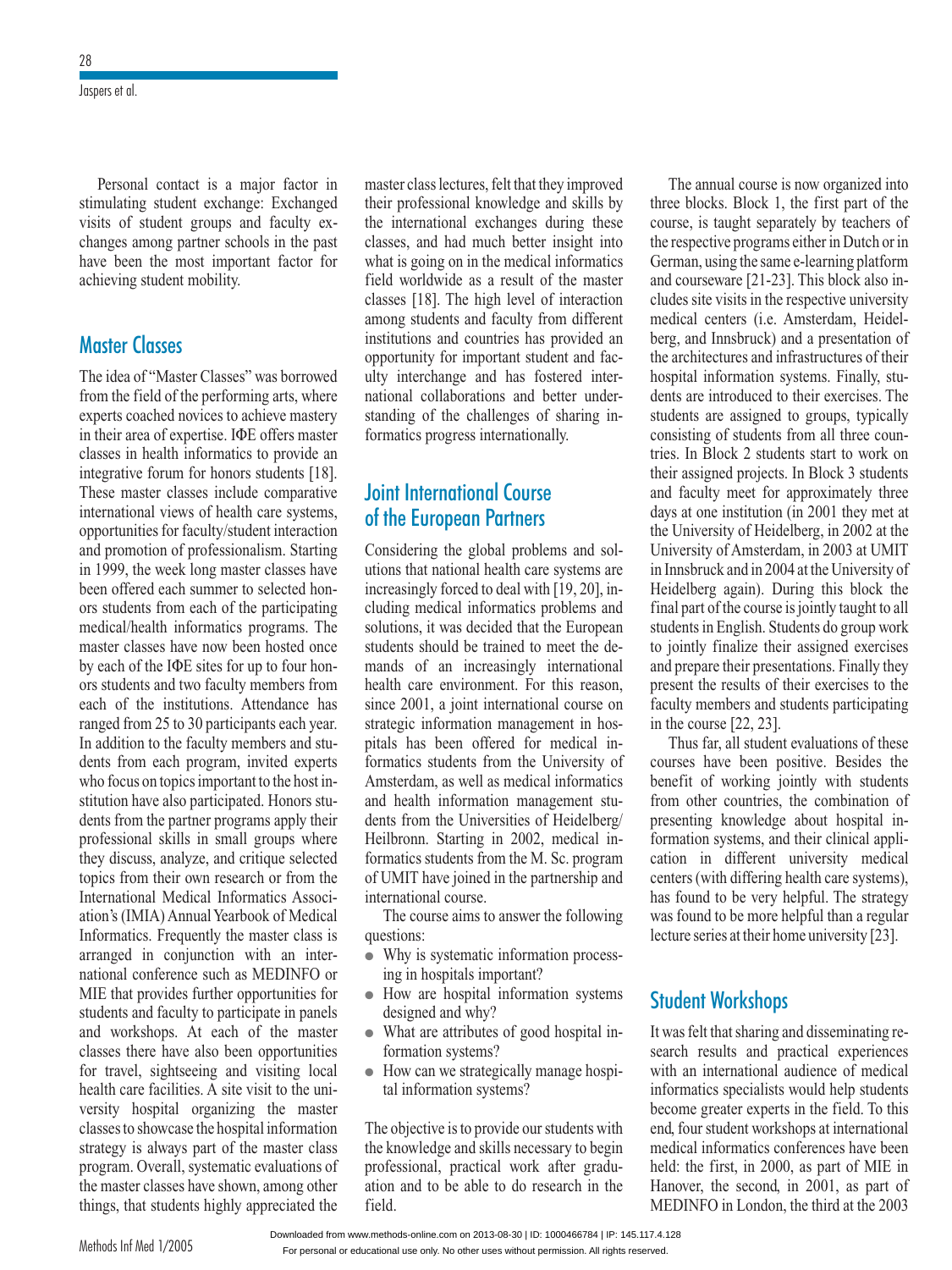Malo, and the MIE conference in Saint Malo, and the fourth in 2004 as part of MEDINFO in San<br>Francisco. A total of 24 graduate students in fourth in 2004 as part of MEDINFO in San E conference in Saint Malo, and the<br>rth in 2004 as part of MEDINFO in San<br>ncisco. A total of 24 graduate students in<br>university programs that form IФE pre-Francisco. A tot in 2004 as part of MEDINFO in San<br>sco. A total of 24 graduate students in<br>iversity programs that form IФE pre-<br>their thesis work to an international al of 24 graduate students in<br>rograms that form IФE pre-<br>sis work to an international<br>of these conferences. Typithe university  $\frac{1}{2}$ programs that form IФE pre-<br>esis work to an international<br>e of these conferences. Typi-<br>reported they have discovsented their thesis work to an international<br>audience at one of these conferences. Typi-<br>cally, students reported they have discov-<br>ered new ideas as they presented their thesis addressed<br>cally, stu nce at one of these conferences. Typistudents reported they have discoverew ideas as they presented their thesis<br>For instance, as a result of the suggesdents reported they have discovideas as they presented their thesis<br>r instance, as a result of the sugges-<br>forward by the audience, students work. For instance, as a result of the sugges-<br>tions put forward by the audience, students<br>have found additional literature related to<br>their research topic and have refined their new ideas as they presented their thesis<br>found additional literature related to<br>found additional literature related to tions put forward by the audience, students have found additional literature related to forward by the audience, students<br>and additional literature related to<br>earch topic and have refined their<br>methodology. As a byproduct of have found additional literature related to<br>their research topic and have refined their<br>research methodology. As a byproduct of<br>these workshops, students have also made their research research topic and nave formed their<br>research methodology. As a byproduct of<br>workshops, students have also made<br>contacts in their research field.<br>addition, the international medical in-Information and all these workshops, students have also made<br>new contacts in their research field.<br>In addition, the international medical in-<br>formatics audience has been informed about

new contacts in their research field.<br>In addition, the international medical inissues in their research rick.<br>ition, the international medical in-<br>saudience has been informed about<br>issues addressed by newcomers in field. Overall, these workshops have<br>field. Overall, these workshops have formatics audience has been informed about promates address these workshops have<br>discussion and exchange of<br>these newcomers as well as the field. Overall, these workshops have the field. Overall, these workshops have<br>promoted the discussion and exchange of<br>ideas between these newcomers as well as<br>the established international medical inpromoted the discuss ideas between these newcomers as well as<br>the established international medical informatics community.

### l manner<br>Leonard **S Learned**<br>objective of IΦE is to form a net-Fe<sub>2</sub>

**SONS Learned**<br>ior objective of I $\Phi$ E is to form a net-<br>for training and educating students on A major objective of IФE is to form a net-<br>work for training and educating students on<br>an international level and to have them bework for training and educating students on for objective of IDE is to form a net-<br>for training and educating students on<br>ernational level and to have them be-<br>more proficient in the field by sharing an international level and to have them beork for training and educating students on<br>international level and to have them be-<br>me more proficient in the field by sharing<br>the knowledge and practical experience an international level and to have them be-<br>come more proficient in the field by sharing<br>in the knowledge and practical experience<br>of faculty members and students of the other come more proficies in the knowledge and practical experience of faculty members and students of the other the evaluation respective<br>tembers and students of the other<br>versities. Of each of the activities<br>the evaluation results show. of faculty members and students of the other<br>partner universities. Of each of the activities<br>undertaken the evaluation results show,<br>overall, that we succeeded in our goal. The partner university<br>undertaken rsities. Of each of the activities<br>the evaluation results show,<br>we succeeded in our goal. The<br>aspects of each of the IΦE ac-If the evaluation results show,<br>the succeeded in our goal. The<br>al aspects of each of the I $\Phi$ E achiently valued by both students overall, that overall, that we succeeded in our goal. The<br>international aspects of each of the IФE ac-<br>tivities are highly valued by both students<br>and faculty members. Students report that international aspects of each of the  $I\Phi E$  acal aspects of each of the IФE achighly valued by both students<br>improved their knowledge and<br>improved their knowledge and valued by both students<br>bers. Students report that<br>wed their knowledge and<br>as a result of the IФE prothey really im<br>professional sk<br>gram [18, 23]. The student exchange program has  $T[18, 23]$ .<br>The student exchange program has  $\mu$ ioitoisitoi  $\frac{1}{T}$ 

our students' outcome that the pro-<br>
tudent exchange program has<br>
our students' opportunities to their exchange program has<br>
ased our students' opportunities to<br>
their education to their individual<br>
while at the same time they become increased our students' opportunities to extractional developments<br>international developments<br>with international developments tailor their education to their individual ilor their education to their individual<br>eds, while at the same time they become<br>quainted with international developments<br>medical informatics research. With inneeds, while at the same time they become<br>acquainted with international developments<br>in medical informatics research. With<br>the faculty exchange program, we have acquainted with international developments<br>in medical informatics research. With<br>the faculty exchange program, we have<br>enhanced medical and health informatics al informatics research. With<br>y exchange program, we have<br>medical and health informatics<br>by making faculty members' the faculty exchange program enhanced medical and health informatics<br>education by making faculty members'<br>expertise available to students of other IФE education by making faculty members' partners.

have learned that regular joint possible and can be beneficial.  $\mathbf{v}$ We have learned that regular joint<br>reses are possible and can be beneficial.<br>experience with the international courseFigure 1 and Tegunal John<br>Sare possible and can be beneficial.<br>Neglection manage-<br>on strategic information managebourses are possible and<br>Our experience with in the same possible and can be beneficial.<br>
Experience with the international<br>
e on strategic information manage-<br>
in hospitals has shown that working Francisconal<br>Formation manage-<br>hown that working  $\frac{1}{2}$ countries to is very helpful in identifying the series with students from other<br>is very helpful in identifying the ment in hospitals has shown that working<br>jointly on exercises with students from other<br>countries is very helpful in identifying the<br>pros and cons of the various architectures jointly on exercises y is very helpful in identifying the<br>
is very helpful in identifying the<br>
structures of the hospital in-<br>
systems at academic hospitals in pros and cons of the various architectures  $\frac{1}{2}$  and  $\frac{1}{2}$  infr formation systems at academic hospitals in hospital information management<br>hospital information management formation systems at academic hospitals in<br>different countries. This comparative analy-<br>sis of the hospital information management<br>strategy of these three European hospitals contributed to our students' in-depth<br>strategy of these three European hospitals<br>contributed to our students' in-depth understrategy of these three European hospitals<br>strategy of these three European hospitals<br>contributed to our students' in-depth underthree European hospitals<br>
students' in-depth under-<br>
trategic information man-<br>
hospitals and gave them contributed to our students' in-depth under-Figure 1 and the strategic information mannent in these hospitals and gave them<br>insights into ways of addressing com-<br>concerns in this respect. The inter- $\frac{1}{2}$  agement in the new insights into ways of addressing comthew insights in<br>mon-concerns is into ways of addressing com-<br>n concerns in this respect. The inter-<br>ional course is now fully integrated into<br>three medical informatics university participation and the state of the medical information into the three medical information university programs of the participating European IO course is now fully integrated into<br>
e medical informatics university<br>
so f the participating European IODE<br>
credited. One problem which still the three medical  $r_{\text{reco}}$ informatics university<br>itcipating European IODE<br>One problem which still<br>university has its own or programs of the participating European  $I\Phi E$ for problem which still<br>inversity has its own or<br>for student credits and sites and credited. One problem which still<br>remains is that each university has its own or<br>national regulations for student credits and<br>examinations. As a result, for example, we remains is that each university has its own or national regulations for student credits and examinations. As a result, for example, we nal regulations for student credits and<br>inations. As a result, for example, we<br>ot planning to extend this course to stu-<br>at the American schools, because of examinations. As a result, for example, we<br>are not planning to extend this course to stu-<br>dents at the American schools, because of<br>problems of funding and of student credit are not planning to extend this course to stu-<br>dents at the American schools, because of<br>problems of funding and of student credit<br>exchange. In the future, we may open the indents at the American schools, because of of the American sensors, oceanse of<br>lems of funding and of student credit<br>ange. In the future, we may open the in-<br>tional course to students in other Euro-<br>medical informatics programs. In fuproblems of randing and of station event<br>exchange. In the future, we may open the in-<br>ternational course to students in other Euro-<br>pean medical informatics programs. In fu-<br>ture, the course may develop in a European ternational course to students in other Euro-<br>pean medical informatics programs. In fucourse to statement in other European<br>cal informatics programs. In fu-<br>course for other professionals in pean medical informatics programs. In fu-<br>ture, the course may develop in a European<br>post M. Sc. course for other professionals in<br>the health care field, such as health care profure, the course may develop in a European<br>post M. Sc. course for other professionals in<br>the health care field, such as health care pro-<br>fessionals who are heading for a managepost M. Sc. course for other professional<br>the health care field, such as health care p<br>fessionals who are heading for a mana<br>ment position or for hospital managers. health ca mals who are heading for a manage-<br>position or for hospital managers.<br>the joint master classes for honors stu-<br>from all our institutions have been desde<br>...

niem positio The joint master classes for honors students from all our institutions have been The joint master classes for honors stu-<br>ts from all our institutions have been<br>standing. The twin aims of these classes<br>1) to enhance the participants' knowloutstanding. The twin aims of these classes<br>are: 1) to enhance the participants' knowl-<br>edge by offering additional 'master' lectures are: 1) to enhance the participants' knowledge by offering additional 'master' lectures b chance the participants know-<br>y offering additional 'master' lectures<br>over in-depth medical informatics<br>and 2) to have international students leage by offering attainmal master rectares<br>that cover in-depth medical informatics<br>topics, and 2) to have international students<br>learn from each other by discussing, analyztopics, and 2) to have international students t cover in-depth medical informatics<br>ics, and 2) to have international students<br>m from each other by discussing, analyz-<br>and critiquing topics from their own research and from medical information states.<br>
Iearn from each other by discussing, analyzing and critiquing topics from their own<br>
research and from medical informatics<br>
articles. The second aim has been easily reach hom each other<br>ing and critiquing to research and from medical informatics articles. The second aim has been easily search and from medical informatics<br>ticles. The second aim has been easily<br>ached. Students see great personal benefit<br>these international exchanges and report articles. The second aim has been easily<br>reached. Students see great personal benefit<br>in these international exchanges and report<br>improvements in their professional knowlrederica<br>in these head. Students see great personal benefit<br>tese international exchanges and report<br>ovements in their professional knowl-<br>as a result of these exchanges. The first international exchanges and report<br>ements in their professional knowl-<br>a result of these exchanges. The first<br>been more difficult to achieve. Here improvements in their professional knowledge as a result of these exchanges. The first<br>aim has been more difficult to achieve. Here<br>we have noticed that, although our curricula edge as a result of these<br> $\lim_{n \to \infty} \log \frac{1}{n}$ aim has been more difficult to achieve. Here<br>we have noticed that, although our curricula<br>had many similarities, there were also con-

differences. What students of one<br>knew was often new to students of an<br>Lihamatan e differences. What students of one<br>in knew was often new to students of<br>program. The Amsterdam Universityprable differences. What students of one<br>gram knew was often new to students of<br>ther program. The Amsterdam Univer-<br>program's focus is less on mathematics piog ram knew was often new to students of<br>her program. The Amsterdam Univer-<br>program's focus is less on mathematics<br>the other programs. As a consequence. another program. The Amsterdam Univer-<br>sity program's focus is less on mathematics<br>than the other programs. As a consequence,<br>the Amsterdam students needed some addisity program's focus is less on<br>them the other we seemed  $\Delta z$ . than the other programs. As a consequence, ntan the other programs. The a consequence,<br>the Amsterdam students needed some addi-<br>tional lectures in mathematics to be able to<br>understand an advanced master class on<br>image processing. We need to reassess the tional lectures in mathematics to be able to understand an advanced master class on image processing. We need to reassess the lerstand an advanced master class on<br>ge processing. We need to reassess the<br>ceptual level of medical informatics in<br>curricula in light of the contents of the image processing. We need to reassess the<br>conceptual level of medical informatics in<br>our curricula in light of the contents of the<br>advanced lectures offered in the master conceptual level of medical informatics in<br>our curricula in light of the contents of the<br>advanced lectures offered in the master<br>classes. Furthermore, master class lectures our curricula in light of the contents of the<br>advanced lectures offered in the master<br>classes. Furthermore, master class lectures<br>have concentrated mainly on expertise readvanced lectures offered in the master<br>classes. Furthermore, master class lectures<br>have concentrated mainly on expertise re-<br>lated to the research programs of the hosting classes. Furthermore, master class lectures<br>have concentrated mainly on expertise rerthermore, master class lectures<br>entrated mainly on expertise re-<br>research programs of the hosting<br>further opportunities must be fact the research programs of the hosting<br>
institution; further opportunities must be<br>
found for content addressing the differences<br>
in health care systems across nations. institution: further opportunities must be maturion, tuttilier opportunities must be<br>found for content addressing the differences<br>in health care systems across nations.<br>We can recommend setting up interin health care systems across nations.

rent addessing the directness<br>
e systems across nations.<br>
recommend setting up inter-<br>
therships of educational pro-<br>
field of medical and health in-We can recommend setting up international partnerships of educational programs in the field of medical and health informatics, such as IFE. Our six years of exgrams in the field of medical and health inpartnerships of educational pro-<br>the field of medical and health in-<br>s, such as IFE. Our six years of ex-<br>have shown us that international grams in the field of medical and health in-<br>formatics, such as IFE. Our six years of ex-<br>perience have shown us that international<br>collaboration takes time to establish and perience have shown us that international such as IFE. Our six years of ex-<br>ave shown us that international<br>on takes time to establish and<br>continuity is critically important. perience have shown us that international<br>collaboration takes time to establish and<br>leadership continuity is critically important.<br>Funding of our students and faculty for their eonaoora<br>leadership is also an ongoing challenge.<br>
tragedy of September 11, 2001, exchange is also an ongoing challenge.<br>exchange is also an ongoing challenge.<br>Since the tragedy of September 11, 2001,<br>we are now faced with visa problems for<br>some of our students. Overcoming these mating of our students and faculty for their<br>change is also an ongoing challenge.<br>ce the tragedy of September 11, 2001,<br>are now faced with visa problems for Since the tragedy of September 11, 2001, since the tagedy of september 11, 2001,<br>we are now faced with visa problems for<br>some of our students. Overcoming these<br>challenges is critical for international colith visa problems for<br>s. Overcoming these<br>for international col-<br>education and in resome or<br>challenge ges is critions in high challenges is critical for<br>laborations in higher edi<br>search in general.<br>**Future Proiections** 

### **uture Projections**<br>accordance with the IMIA goals ([24,  $\overline{1}$ , U

see also  $[26-28]$ ) the members of our members of our In accordance Exercise with the IMIA goals ( $[24,$  o  $[26-28]$ ) the members of our are convinced that there will be is easily also (26-28]) the members of our ship are convinced that there will be inuing increase of globalization in education, in spite of language barpartnership are convinced that there will be partnership are convinced that there will be<br>a continuing increase of globalization in<br>higher education, in spite of language bar-<br>riers and differing national cultures and a continuing increase of globalization in<br>higher education, in spite of language bar-<br>riers and differing national cultures and<br>laws. It will become increasingly important higher education, in spite of language bar-<br>riers and differing national cultures and<br>laws. It will become increasingly important<br>to have educational programs with global laws. It will become increasingly important Funding hardware carriers and<br>fill become increasingly important<br>ducational programs with global<br>[24]. Schools forming such partlaws. It will become increasingly important<br>to have educational programs with global<br>offerings [24]. Schools forming such part-<br>nerships will now likely have an advantage offerings  $[24]$ . ave educational programs with global<br>
rings [24]. Schools forming such part-<br>
hips will now likely have an advantage<br>
others, as institutions compete in a globehoors<br>bw likely<br>market. whips will now likely have an advantage<br>of others, as institutions compete in a glo-<br>educational market.<br>We aim to enhance medical and health over others, as institutions compete in a glo-<br>bal educational market.<br>We aim to enhance medical and health<br>informatics education and innovation. first bal educational market.

I educational market.<br>We aim to enhance medical and health<br>formatics education and innovation, first<br>our own medical informatics university we am n to enhance medical and health<br>s education and innovation, first<br>n medical informatics university<br>but in future on a more interormatics university<br>on a more inter-<br>Methods Inf Med 1/2005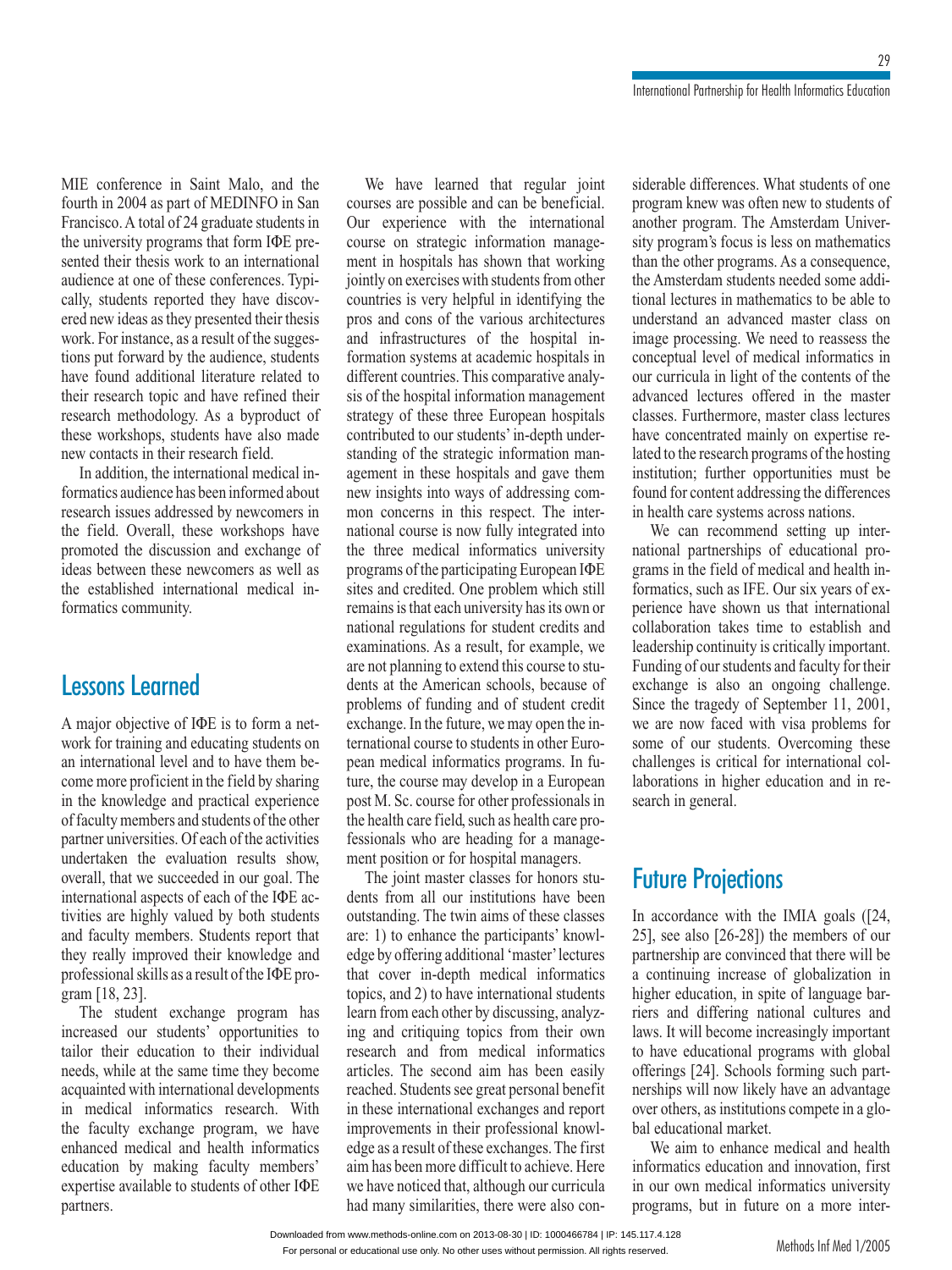At the moment, our intermment, our inter-<br>ΦE, consists of  $\frac{1}{2}$  scan will be we will be we will be a set of  $\frac{1}{2}$ national partnership, IФE, consists of consider partnership of schools.<br>In furnership of schools<br>consider partnership of schools national partnership, IФE, consists of<br>schools in Europe and North America. In fu-<br>ture, we will consider partnership of schools<br>from other continents. In this way, we hope schools in Europe and North America. In fu-<br>ture, we will consider partnership of schools<br>from other continents. In this way, we hope<br>to fully exploit the potential of international ture, we will consider partnership of schools<br>from other continents. In this way, we hope<br>to fully exploit the potential of international<br>education. We will make maximum use of to fully exploit the potential of international process from other continents. In this way, we hope<br>to fully exploit the potential of international<br>education. We will make maximum use of use of<br>a tech-<br>platcuucai<br>tha a dion. We will make maximum use of<br>vantages of modern information tech-<br>i, in particular of e-learning plat-<br>but will not abandon a substantial the advantages of modern information technology, in particular of e-learning plat-<br>forms, but will not abandon a substantial<br>amount of classroom education and close. nology, in particular of e-learning plat-<br>forms, but will not abandon a substantial<br>amount of classroom education and close,<br>personal student-faculty mentoring relaforms, but will not abandon a substantial<br>amount of classroom education and close. tionships. We also want to create specialized amount of classroom education and close,<br>personal student-faculty mentoring rela-<br>tionships. We also want to create specialized<br>courses, offered by one of our participating mortion and the mentoring rela-<br>is also want to create specialized<br>ered by one of our participating<br>more available to all of our studentified.<br>Courses, offered by one of our participating<br>universities, more available to all of our stu-<br>dents.<br>As a consequence we have had to conuniversities, more available to all of our stu-<br>sequence we have had to con-<br>and "transfer of credit" be-

dents.<br>As a consequence we have had to consider tuition and "transfer of credit" be-<br>tween institutions. In addition, the challess a contract the sider tuith a consequence we have had to con-<br>
uition and "transfer of credit" be-<br>
institutions. In addition, the chal-<br>
of integrating faculty members<br>
the six institutions as 'affiliated factween institutions. In addition, the chal-<br>lenges of integrating faculty members<br>across the six institutions as 'affiliated fac-<br>ulty' have become an increasingly relevant iviigve In spite of these difficulties, the required<br>In spite of these difficulties, the required issue.

In spite of these difficulties, the required Execution is spite of these difficulties, the required<br>ges in our educational strategies will be<br>in perspective so we do not lose sight of In spite of these difficulties, the required<br>changes in our educational strategies will be<br>kept in perspective so we do not lose sight of<br>our intention to provide a high quality "inthe examples in our cute and an strategies will be<br>the stept in perspective so we do not lose sight of<br>our intention to provide a high quality "in-<br>ternational" education. Education at the<br>university level is hardly possib ur educational strategies will be<br>bective so we do not lose sight of<br>n to provide a high quality "in-<br>education. Education at the our intention to provide a high quality "inof memories by provide a mgn quanty in<br>ternational" education. Education at the<br>university level is hardly possible without an<br>integrated research environment. Strong university level is hardly possible without an tional" education. Education at the<br>ersity level is hardly possible without an<br>rated research environment. Strong<br>to integrated clinical and basic reunversity<br>integrated Facilities are of equal importance to the property of the property of the property of the property of the property facilities are of equal importance to research env<br>tegrated clini<br>lities are of eq<br>and students. links to integra

#### In**DISCOSSIO**

**iscussion**<br>clinical health care, efficient information **n**<br>alth care, efficient information<br>is vitally important to assure r<br>high inical health care, efficient information<br>agement is vitally important to assure<br>quality and cost effective clinical pa-In the care, the context mornation<br>management is vitally important to assure<br>high quality and cost effective clinical pa-<br>tient care. In this context, the need for medi-<br>cal informatics specialists to support effechigh quality and cost effective clinical patient care. In this context, the need for medi-<br>tient care. In this context, the need for medi-<br>cal informatios specialists to support effec-<br>tive information processing in health care. cal informatics specialists to support effece. In this context, the need for medi-<br>matics specialists to support effec-<br>prmation processing in health care,<br>use of ICT, has become clear. Since cal informatics specialists to support effective information processing in health care,<br>through use of ICT, has become clear. Since<br>medical informatics is a relatively new distive information processing in health care,<br>through use of ICT, has become clear. Since<br>medical informatics is a relatively new dis-<br>cipline, we are convinced that specialists should be able to share and profit from each should be able to share and profit from each is a relatively new dis-<br>
polynomials that specialists<br>
hare and profit from each<br>
and experience on an incipline, we are convinced that specialists<br>should be able to share and profit from each<br>others' knowledge and experience on an in-<br>ternational scale. Our international exothers' knowledge and experience on an inbe able to share and profit from each<br>knowledge and experience on an in-<br>nnal scale. Our international ex-<br>program IФE has been able to supplements knowledge a<br>ternational scale. change program  $I\Phi E$  has been able to by the has been able to<br>tudents' medical in-<br>by providing exposure change program IQDE has been able to<br>supplement the students' medical in-<br>formatics education by providing exposure<br>to: 1) research programs and the specific formatics education<br>to: 1) research pro<br>Methods Inf Med 1/2005

 expertise from other universities, culty expertise from other universities,<br>knowledge of other international students<br>Considered research se from other universities,<br>of other international stu-<br>work and their accomplishfaculty expertise from other universities,<br>2) knowledge of other international stu-<br>dents' research work and their accomplish-<br>ments and 3) other international health care 2) knowledge of other international stu-<br>dents' research work and their accomplish-<br>ments and 3) other international health care<br>systems, and health care organizations' indents' research work and their accomplish-<br>ments and 3) other international health care<br>systems, and health care organizations' in-<br>formation and communication architectures ments and 3) other  $\frac{1}{2}$ The terms, and health care organizations' in-<br>mation and communication architectures<br>and infrastructures.<br>We believe that IΦE promotes profesand infrastructures.

tructures.<br>
tructures.<br>
lieve that IФE promotes profes-<br>
of future medical informatics Solution and anti-<br>Specialists by exchange of knowledge and<br>specialists by exchange of knowledge and  $\frac{1}{2}$  sionalism of we believe that the promotes professionalism of future medical informatics<br>specialists by exchange of knowledge and<br>educational experience in the medical infuture medical informatics<br>exchange of knowledge and<br>perience in the medical in-<br>across both national and inange of knowledge and<br>nnce in the medical in-<br>ss both national and in-<br>Other universities have Formatics field across both national and in-<br>ternational borders. Other universities have<br>also co-operated in joint projects to promote<br>multidisciplinary and international apcational experience in the medical in-<br>natics field across both national and in-<br>ational borders. Other universities have<br>co-operated in joint projects to promote ternational borders. Other universities have also co-operated in joint projects to promote in the directional projects to promote<br>iplinary and international ap-<br>in their educational programs multidisciplinary and international approaches in their educational programs [29-32]. In particular, the IT-EDUCTRA project of the Telematics Application Proproduced in their catedronal programs<br>[29-32]. In particular, the IT-EDUCTRA<br>project of the Telematics Application Pro-<br>gram produced teaching materials used by project of the Telematics Application Pro-S2]. In particular, the IT-EDUCTRA<br>ect of the Telematics Application Pro-<br>1 produced teaching materials used by<br>educational institutions and health professionals to remember of the knowledge gaps of<br>the ducational institutions and health pro-<br>fessionals to remedy the knowledge gaps of both educational institutions and health pro-<br>fessionals to remedy the knowledge gaps of<br>these professionals with respect to health in-I institutions and health pro-<br>hedy the knowledge gaps of<br>als with respect to health in-<br>Health care management fessionals to remedy the knowledge gaps of<br>these professionals with respect to health in-<br>formatics [31]. Health care management<br>curricula have benefited from international collaboration to by having advanced in-<br>the benefited from international<br>by having advanced informationthe main of the main of the main of the main of the main of the main of the main of the main technologies introduced into  $\frac{1}{11}$ cula have benefited from international<br>boration by having advanced in-<br>ation technologies introduced into<br>programs [32]. A successful example collaboration by having advanced information technologies introduced into<br>their programs [32]. A successful example<br>of international collaboration in health information tec Francisco metallication<br>
their programs [32]. A successful example<br>
of international collaboration in health in-<br>
formatics is the European M. Sc. postgradu-<br>
ate diploma in health informatics at the Uniof international collaboration in health in-<br>formatics is the European M. Sc. postgradurnational collaboration in health in-<br>ics is the European M. Sc. postgradu-<br>loma in health informatics at the Uni-<br>of Surrey, which is offered by faculty Formates is the European M. Se. postgrada<br>ate diploma in health informatics at the Uni-<br>versity of Surrey, which is offered by faculty<br>of Euronean universities [33]. The Euroreastly of Surrey, which is offered by faculty<br>of European universities [33]. The Euro-<br>pean Federation for Medical Informatics of<br>the IMIA has encouraged high standards in of European universities [33]. The Euroof European universities [33]. The Euro-<br>pean Federation for Medical Informatics of<br>the IMIA has encouraged high standards in<br>education by advancing international copean Federation for Medical Informatics of<br>the IMIA has encouraged high standards in<br>education by advancing international co-<br>operation and dissemination of knowledge education by advancing international cois working international commonly advancing international commonly advancing international commonly international commonly served. operation by devance<br>operation and dissemi cation by advancing international co-<br>pration and dissemination of knowledge<br>ugh its working groups [34]. In 2000,<br>of these groups, the Working Group on roups [34]. In 2000,<br>roups [34]. In 2000,<br>in formulating recmodgin its working groups [24]. In 2000,<br>one of these groups, the Working Group on<br>Education, succeeded in formulating rec-<br>ommendations for accreditation of medical orking Group on<br>ormulating rec-<br>ation of medical<br>The newest re-Education, succeeded in formulating recommendations for accreditation of medical informatics programs [24]. The newest regional organization of the IMIA, the Asia ommendations for accreditation of medical<br>informatics programs [24]. The newest re-<br>gional organization of the IMIA, the Asia<br>Pacific Association for Medical Informiorimates programs  $[2]$ ; The newest regional organization of the IMIA, the Asia Pacific Association for Medical Informatics, aims to advance health informatics in the Asia Pacific region  $[35]$ . A major goal informatics programs [24]. The newest re-Pacific Association for Medical Infor-Pacific Association for Medical Informatics, aims to advance health informatics<br>in the Asia Pacific region [35]. A major goal<br>of all these initiatives is to accelerate the dein the Asia Pacific region [35]. A major goal ns to advance health informatics<br>Pacific region [35]. A major goal<br>initiatives is to accelerate the de-<br>of educational programs in m moral<br>. c . 11 . 1. sia Pacific region [35]. A major goal<br>see initiatives is to accelerate the de-<br>ent of educational programs in<br>informatics and to educate a broad ran these initiatives<br>velopment of educ ment of educational programs in<br>al informatics and to educate a broad<br>of professionals, including school ational programs<br>and to educate a broad<br>als, including school<br>engineers, health care medical informatics and to educate a broad<br>range of professionals, including school<br>graduates, computer engineers, health care<br>professionals (clinicians), and medical inrange of professionals, inclu s, health care<br>medical in-<br>of the intergraduates, computer engineers, health care dare<br>l in-<br>ma $f_{\text{max}}$ formatics specialists. In some of the international programs mentioned, course materials were prepared or offered by faculty of

 universities in order to fully exploit For the universities in order to fully exploit there's' expertise.<br>For the most part, in these programs, stupartners' expertise. acquire is in order to fully exploit<br>
res' expertise.<br>
r the most part, in these programs, stu-<br>
acquire their fundamental medical in-

in these programs, stu-<br>ndamental medical in-<br>at one educational in-For the most part, in these programs, students acquire their fundamental medical informatics knowledge at one educational institution. Our IФE international partnership dents acquire their randamental included in<br>lige at one educational in-<br>international partnership<br>to stimulate students to formatics knowledge at one educational institution. Our IФE international partnership<br>hopes to continue to stimulate students to<br>become more internationally oriented by hopes to continue to stimulate students to to continue to stimulate students to<br>the more internationally oriented by<br>them prepare their thesis abroad, by hopes to continue to stimulate students to<br>become more internationally oriented by<br>having them prepare their thesis abroad, by<br>attending our international master classes. having them prepare their thesis abroad, by wing them prepare their thesis abroad, by<br>ending our international master classes,<br>having the European students attend the refluxing the strategic them them assessed and the strategic information manage-<br>the course on strategic information manage-<br>ment in hospitals and by having them presment their mental master classes,<br>by having the European students attend the<br>course on strategic information manage-<br>ment in hospitals and by having them pres-<br>ent their research master thesis work to an course on strategic information management in hospitals and by having them presrategic information manage<br>itals and by having them pres-<br>arch master thesis work to an<br>audience. In addition, faculty ment in hospitals and by having them present their research master thesis work to an international audience. In addition, faculty exchange within IΦE will deepen students' ent their research search master thesis work to an<br>al audience. In addition, faculty<br>vithin IФE will deepen students'<br>of medical informatics tonics. udience. In addition, faculty<br>in IФE will deepen students'<br>medical informatics topics,<br>methodological skills and exchange within IФE will deepen students<br>knowledge of medical informatics topics<br>advance their methodological skills and<br>teach them to appraise new research areas. by by we depend of medical informatics topics,<br>In the future, IQE may research areas.<br>In the future, IQE may offer these and teach them to appraise new reset

them to appraise new research areas.<br>
the future, IQE may offer these and<br>
opportunities for additional inter-<br>
institu-<br>
and instituother opportunities for additional interto contribute to enhancing professional<br>terms among students, faculty and institu-<br>to contribute to enhancing profesother opportunities for additional inter-<br>actions among students, faculty and institu-<br>tions to contribute to enhancing profes-<br>sionalism in the medical informatics field. actions among students, faculty and institu-<br>tions to contribute to enhancing profes-<br>sionalism in the medical informatics field.<br>We have discovered that many exciting extions to contribute to enhancing profes-<br>sionalism in the medical informatics field.<br>We have discovered that many exciting ex-<br>periences occur when people in the same sionarism in the from different mornaliss red.<br>
iscovered that many exciting ex-<br>
occur when people in the same<br>
from different countries can<br>
pract and share research knowldiscipline from different countries can edge. Wege.<br>knowledgments<br>gratefully acknowledge the funding of part of the

### Acknowledgments

**Acknowledgments**<br>We gratefully acknowledge the funding of part of the<br>ΦE program by the European Union (SOCRATES Intensive Programs<br>
Intensive Program by the European Union (SOCRATES)<br>
Intensive Programs) and by Land Baden-Württemparticipated by Early Battle Battle Williams<br>berg (Baden-Württemberg-Stipendiums). It is further IФE program by the European Union (SOCRATES<br>Intensive Programs) and by Land Baden-Württem-<br>berg (Baden-Württemberg-Stipendiums). It is further<br>impossible to thank all persons who contributed to or in our of the activities of the activities of the activities of IΦE.<br>The of thank all persons who contributed to or<br>in one of the activities of IΦE. Therefore, being isolator watercolour supersons who contributed to or<br>participated in one of the activities of IOE. Therefore,<br>we gratefully acknowledge the contributions of all the mpossion co unant an periodic more interesting that controlled in one of the activities of IOE. Therefore, we gratefully acknowledge the contributions of all the students. faculty, and administrators of our partnerparticipated in one of the act<br>we gratefully acknowledge t<br>students, faculty, and admi<br>ship since it began in 1999. students, faculty, and administrators of our partner-

### **References**

- ferences<br>
Health and telemedicine projects co-funded by<br>
the European Commission. http://www.ehto.org/  $h = h_1 h_2$ . Health and telemedicine projects co-funded by<br>the European Commission. http://www.ehto.org/<br>ht\_projects/. Last access: October 04.<br>Jaspers MWM. Gardner RM. Gatewood LC, et al.  $\ddot{\phantom{0}}$ ht projects/. Last access: October 04.
- he Lucipects/. Last access: October 04.<br>
aspers MWM, Gardner RM, Gatewood LC, et al.<br>
ΦΕ: An international partnership in health infor the process. The Magnets MWM, Gardner RM, Gatewood LC, et al.<br>10 E: An international partnership in health in-<br>formatics education. In Hasman A, Blobel B, Dudeckamines.com<br>IOS: An interna From the alternational partnership in health in-<br>An international partnership in health in-<br>atics education. In Hasman A, Blobel B, Du-<br>J. et al. (eds.). Medical Infobahn for Europe. on. In Hasman A, Blo<br>
). Medical Infobahn<br>
Press: 2000, 549-53. deck J. et al. (eds.). Medical Infobahn for Europe. Amsterdam: IOS Press; 2000, 549-53. tober<br>Letten
- http://www.iphie.org. Last accession-<br>al-Partnership for Health Informatics<br>http://www.iphie.org. Last access: Oc-Finderational Partnership for Health Informatics<br>
Education. http://www.iphie.org. Last access: Oc-<br>
tober 04.<br>
University of Amsterdam. http://www.kikpage.  $\cdot$  $L$ uu
- edition. International results.<br>
I d4.<br>
Last access: October 04. tober 04.<br>4. University of Amsterdam. http://www.kikpage.<br>org. Last access: October 04.<br>5. Jaspers MWM. Limburg M. Ravesloot JJ. Mediorg. Last access: October 04.
- 5. Jaspers MWM, Limburg M, Ravesloot JJ. Medi-<br>cal informatics in Amsterdam: research and edu-